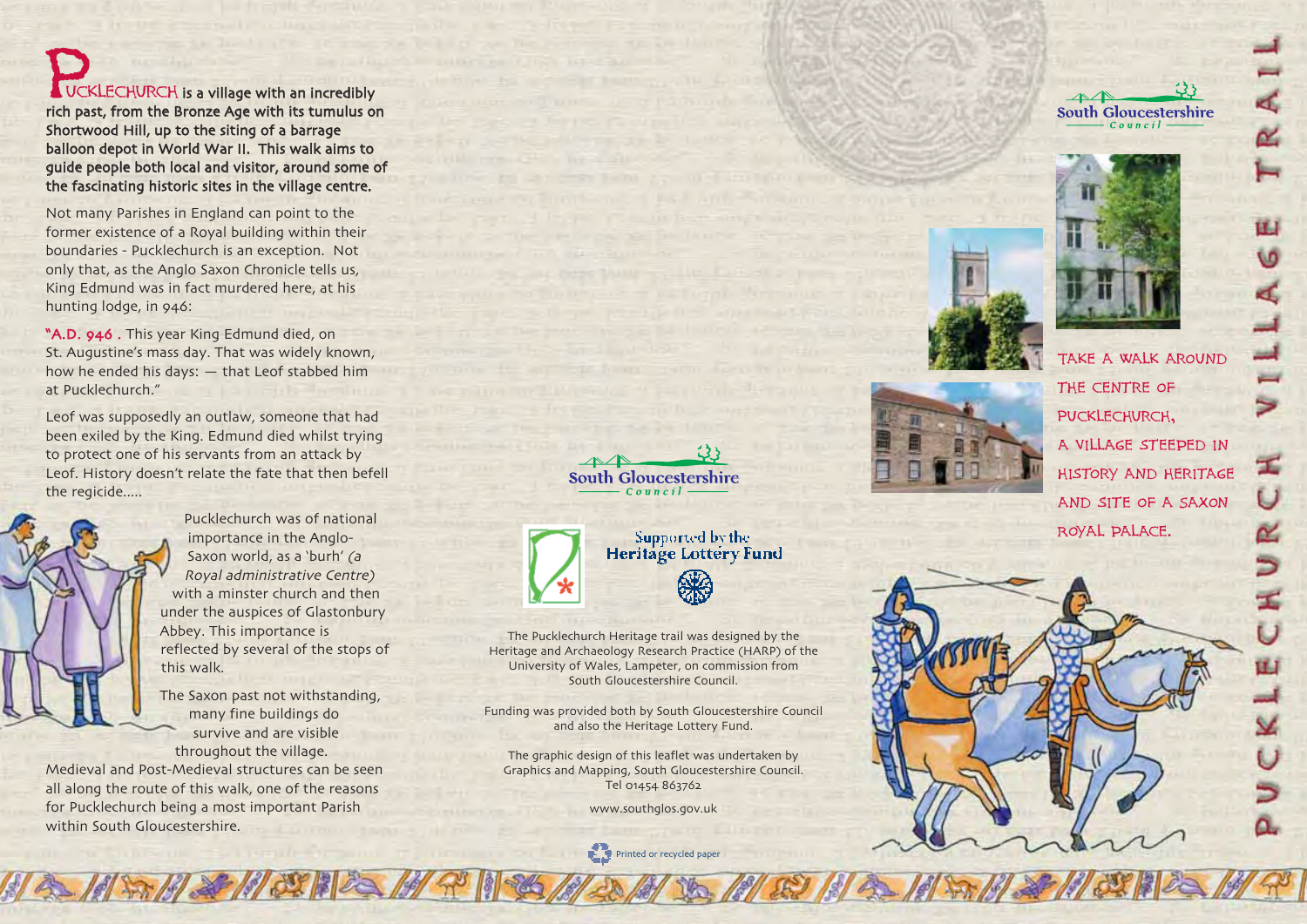Village activities take place in the Community Hall, from displays to meetings. You are in the Conservation Area which was designated in 1975 and as you walk towards the centre of Pucklechurch you will see on your left houses of the seventeenth to eighteenth centuries providing a fine entrance to the village.

> This is the bustling centre of the village with fine houses and has long been on

important coaching routes. The old Fleur de Llys Inn formerly catered for travellers. The large stone house in the centre (No. 1) used to be the White Hart Inn, where, if a visitor wanted a bed for the night, tradition said that they had to be accommodated no matter how full the hostelry was at the time.



KLE CHU





Pucklechurch in medieval times at the top of three roads (Westerleigh, Parkfield and Shortwood Roads) which stopped at the great 'Burrell' enclosure (see Stop 11).

#### Parish Church

of St. Thomas a Becket. This beautiful church with its fine tower has a blocked Norman doorway but generally dates from the thirteenth century. There are two stone effigies in the North Aisle, probably of man and wife, dated around the mid-fourteenth century. Today the church is the centre of a very busy parish.

#### Homefield Road

4

There has been much new

development in the village over the years, either as estates bordering the Conservation Area, as here at Homefield Road, or as in-filling within the village core itself. Today Pucklechurch has a dynamic community, but care will have to be taken not to spoil its historic heritage.













## Village Green

It is thought that there were three village greens in

This suggests that the medieval village plan was of three small street hamlets. Where you are standing is the vestige of one of these greens.





#### You are now in Kings Lane and in one of the most historic

parts of the village. Nearby is Grey House, one of the many great houses of the sixteenth to eighteenth centuries of which the village is so proud. Along this lane it is reputed that the slain King Edmund was

carried to his final resting-place at Glastonbury.



great manor-house of Pucklechurch and excavations on the site have unearthed evidence of Saxon and Roman activity.



It is thought that it formerly had a moat on three sides and seven gables to its frontage. It might even have had royal connections.